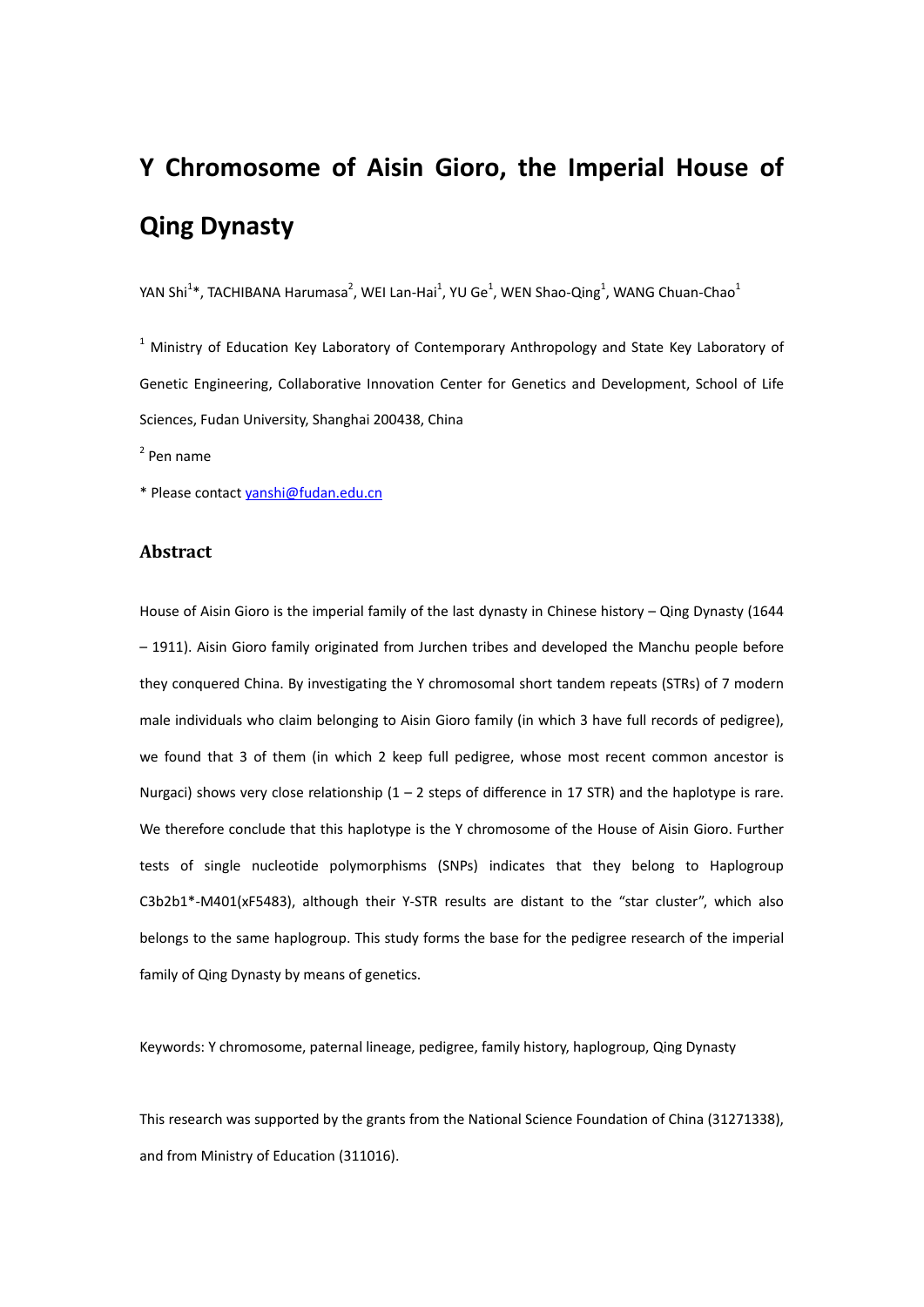# 爱新觉罗皇族的 **Y** 染色体

严实1\* 橘玄雅2 韦兰海1 余歌1 文少卿1 王传超1

1 复旦大学生命科学院,现代人类学教育部重点实验室、遗传工程国家重点实验室、遗传与发育 协同创新中心,中国,上海 200438

- ² 笔名
- \* 请联系 yanshi@fudan.edu.cn

#### 摘要

爱新觉罗氏为中国最后一个朝代——清朝(1644‐1911)的皇族。本研究通过对 7 个自称属 于爱新觉罗的现代家族(其中3家保留有完整家谱)男性的 Y 染色体短串联重复片段(STR)分 析,发现其中 3 家(其中 2 家有完整家谱, 其最近共祖为清太祖努尔哈赤)的 Y 染色体 17 STR 相互间只相差 1-2 步突变, 目极为罕见, 因此确定为爱新觉罗家族的类型。对此 3 个样本的单 核苷酸多态位点(SNP)的测试结果表明此类型属于 C3b2b1\*-M401(xF5483)单倍群, 尽管此 3 个 样本的 STR 组合与同属该单倍群的"星簇"相距很远。本研究为今后的女真、满族源流及清朝皇 族家族史的研究提供了重要参照。

关键词: Y 染色体, 父系, 族谱, 家族史, 单倍群, 清朝

本研究获得国家自然科学基金"中国人群支系扩张和群体扩张研究"(31271338)及教育部科学 技术研究重大项目"中华民族姓氏的 Y 染色体遗传结构"(311016)的资助。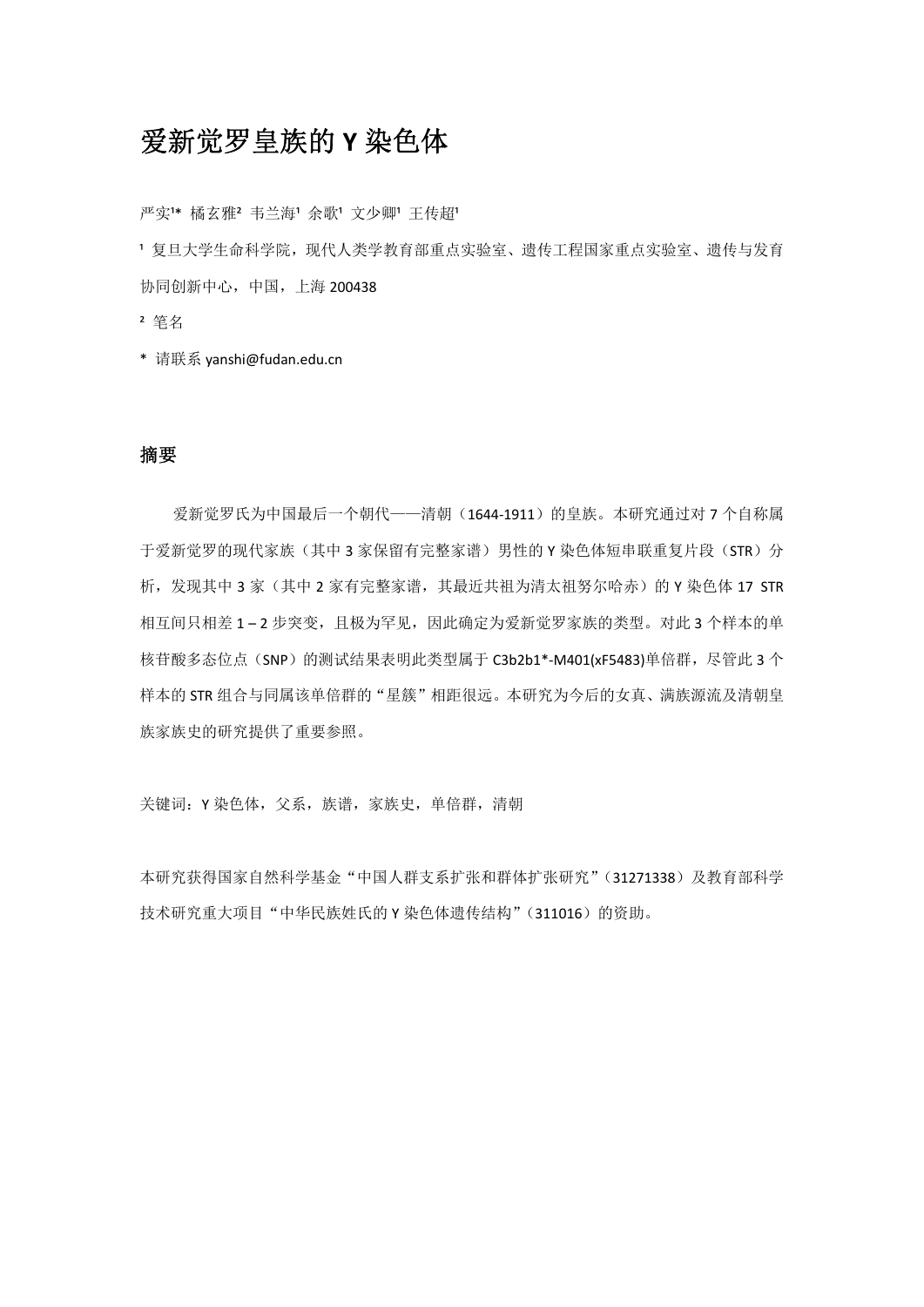The non-recombining region of male-specific Y chromosome is strictly passed on from father to son. Random mutations may happen during the inheritance, therefore we can reconstruct the paternal phylogeny by comparing the sequence of males' Y chromosomes. The males sharing nearer common ancestor have more similar sequences, and *vice versa*. Commonly used markers for tracing Y chromosome phylogeny include single nucleotide polymorphism (SNP) and short tandem repeat (STR). The SNPs that have a higher frequency in a population usually can be used for tracing relatively old (usually more than thousands of years) clades. On the other hand, using high‐throughput sequencing of long regions of Y chromosome, we can discover rare and recent mutations, and calculate the divergence times by counting the number of SNPs, with a theoretical highest precision of ~100 years, i.e.  $3 - 4$  generations<sup>[1]</sup>. The mutation rate of STRs is higher, and STR recurrent mutations occur frequently, therefore relatively late relationships can be traced by comparing  $STRs^{[2]}$ .

Since the surname inheritance as well as genealogical records in most East Asian populations follow the paternal lineage, just like the Y chromosome, we can verify the precision of genealogy records using the Y chromosome. In the following cases, different types of Y chromosomes occur in one paternal family: illegitimate son, adoption from another family, and when a son inherited his mother's surname. Adoption from inside a paternal family usually cannot be recognized through Y chromosome. Also, it commonly happens that a family traces their genealogy to an irrelative family with the same surname, in order to enhance their own prestige.

Due to the uncertainty of father-son relationship, technically, the Y chromosomal result of a man shows only the haplotype of himself rather than that of his whole paternal family. However, corresponding results of two modern individuals that were supposed to be akin would verify the lineages from their most recent common ancestor to the both individuals, and the more tested results would make the conclusion more reliable. When the lineage is distant (more than 600 years, before the migration wave in early Ming Dynasty), the uncertainty of parentage accumulates, and it is common that each descendant family shows a different result. In that case, the result of ancient DNA would be more reliable than that concluded through modern individuals' results and genealogy records. But attentions must be paid that the identity of an ancient sample could also be problematic. And due to the DNA degeneration over time<sup>[3]</sup>, the results of ancient DNA can be far less precise than modern samples due to unsuccessful DNA extraction and amplification, and for many cases the results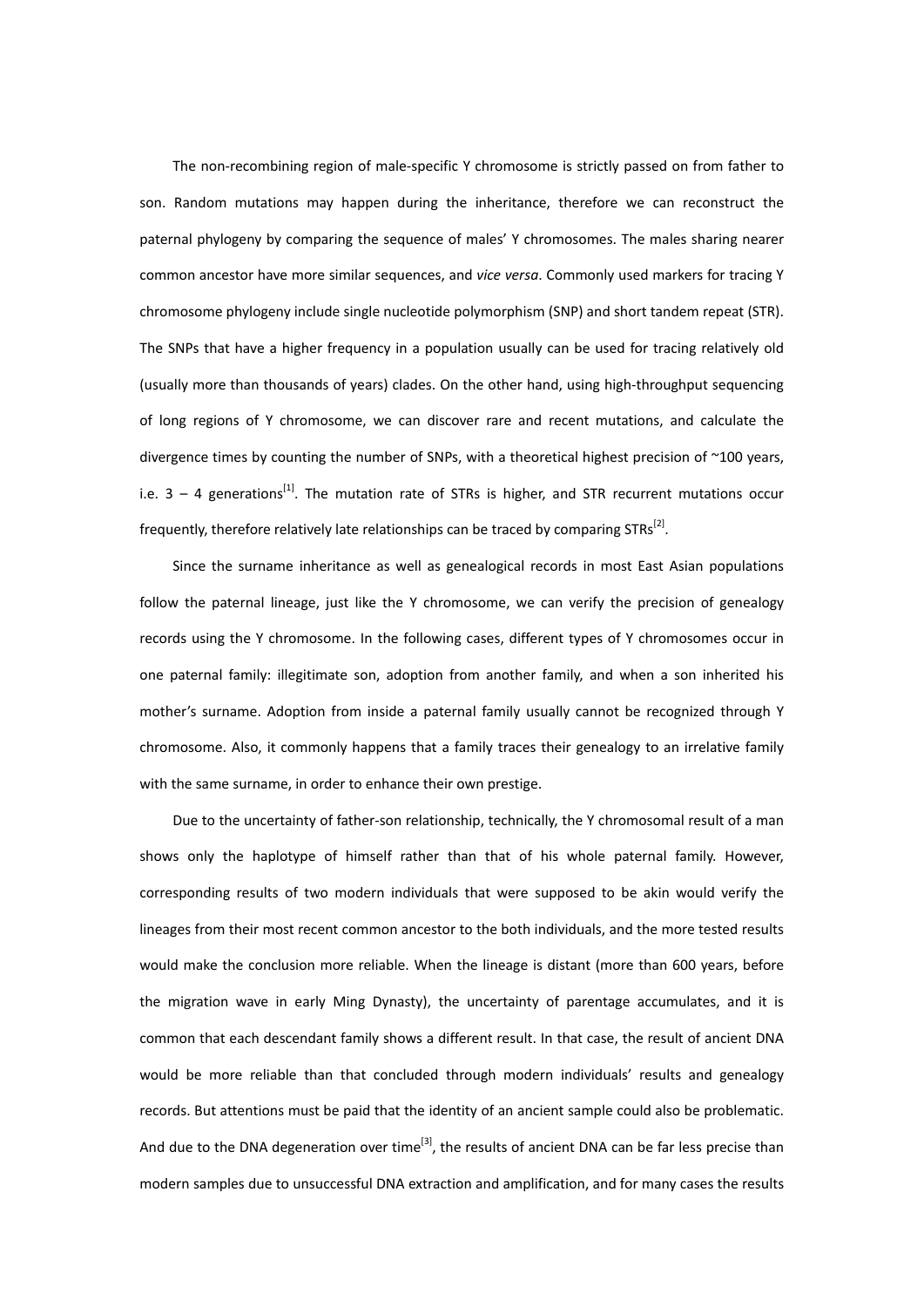may be not retrievable at all.

Currently, the only reported Y chromosome result of historical Chinese imperial houses is that of Cáo Wèi Dynasty (220 – 265 AD), belonging to the Haplogroup O2\*‐M268. This conclusion was first achieved via comparison and statistics of the Y chromosomes of descendants recorded in the genealogy books, then verified using the DNA extracted from the remains of Cáo Dǐng (曹鼎), Cáo Cào (曹操)'s grandfather's brother<sup>[4, 5]</sup>. The Y chromosome type of Genghis Khan was once supposed to belong to the "star cluster" under  $C3^*$ -M217(xM48)<sup>[6]</sup>, however, this was only deduced based on the Mongolian STR cluster with high frequency without genealogical support, and still under debate<sup>[7]</sup>.

By comparing the relics of the last Russian Tsar – Nicholas II, and one of his extant nephew, the Y chromosome type of Romanov Dynasty was concluded as Haplogroup  $R1b^{[8]}$ . The House of Bourbon was determined to be member of Haplogroup  $R1b^{[9]}$  from three Y chromosomes of present day, which overturned a former result of Haplogroup G, deduced from a handkerchief soaked with Louis XVI's blood. Y chromosome of Napoléon Bonaparte was proved to be member of Haplogroup E1b1b1c1-M34 by testing his beard hair's basis and sample from one of his present-day relatives<sup>[10]</sup>. In addition, the Y chromosome types of Lithuanian royal family and some ancient Egyptian dynasties have also been tested.

The House of Aisin Gioro (愛新覺羅, all the Manchurian names in this article apply to the Latin transcription invented by P. G. von Möllendorf $f<sup>[11]</sup>$ ) originated from Jurchen tribes, and finally evolved into Manju (commonly Manchu) and founded the last imperial dynasty in China – the Qing Dynasty (1644 – 1911). There has been only one study speculating the Y chromosomal type of the House of Aisin Gioro: Xue *et al.*<sup>[12]</sup> revealed an STR cluster under Haplogroup C3c-M48 includes ~ 3.3% of males in some populations Northeast China as well as in Mongolians, and named it as the "Manchu cluster", and calculated its divergence time at 590 ± 340 years. The authors claimed that due to its recency, the expansion should be an event recorded in history, and due to its large population, the only explanation should be the Y chromosome of Aisin Gioro, and the most recent common ancestor is Giocangga (覺昌安), the grandfather of Nurgaci (努爾哈赤, commonly Nurhaci, 1559 – 1626, the first emperor of Later Jīn Dynasty). However, the authors did not pose any genealogical evidences. Besides, the figure of this study showed that the "Manchu cluster" has clearly higher frequency in Oroqen, Ewenki, Hezhe, Inner and Outer Mongolia than in Manchu and Sibe. We think the conclusion of this study need to be verified by further genealogical studies.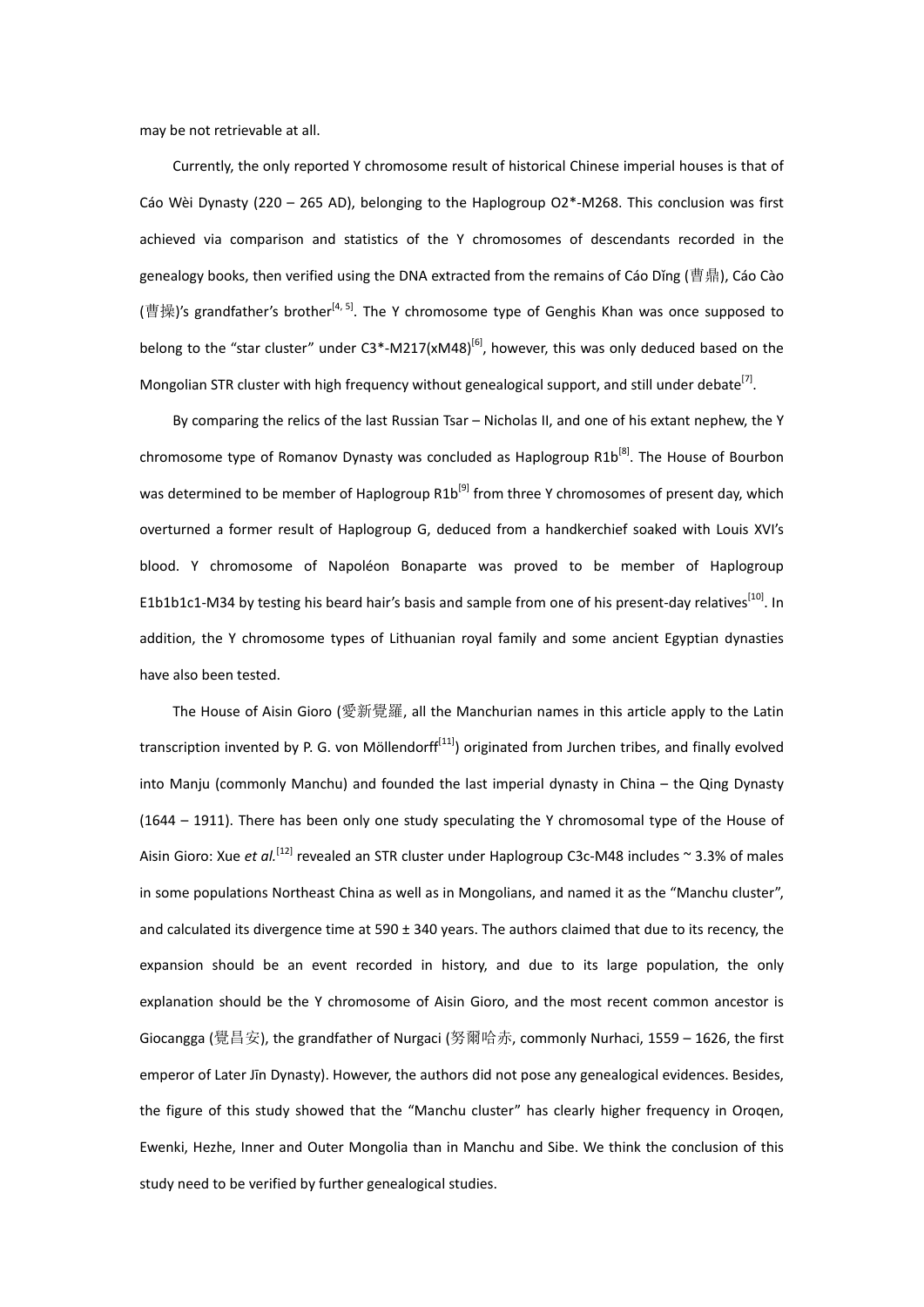In Manchurian language, the term "*hala*" (哈拉) is the surname of people who are said to have the same common ancestor in paternal lineage, but it was also suggested that the people in one *hala* only belonged to the same tribe rather than having the same paternal origin[13]. The Gioro *hala* (覺羅 哈拉) includes those sub‐surnames like Aisin Gioro, Irgen Gioro (依爾根覺羅), Šušu Gioro (舒舒覺羅) *etc.*, and "*aisin*" means "gold" in Manchurian. Aisin Gioro includes the people with the same traceable ancestor with Nurgaci, *i.e.* the descendants of his great‐grandfather Fuman (福滿). Since 1636, the descendants of Taksi (塔克世, father of Nurgaci) were nominated as "*uksun*" (宗室, "the imperial house"), while the peripheral members in Aisin Gioro as "*gioro*" (覺羅), which has a different definition to the Gioro *hala*. After conquering the whole China, the descendants of Kangxi Emperor (1654 – 1722) were called "near *uksun*" (近支宗室) and the others "far *uksun*" (遠支宗室).

In a statistics in 1915, there are 27,884 males of Aisin Gioro alive, including 16,454 *uksun* and 11,430 *gioro*<sup>[14]</sup>. Considering natural population growth, as well as wars, political events, and the policy of family planning in the recent 100 years, currently estimated number of Aisin Gioro males is less than 30,000. Due to a decree in Qing Dynasty that *uksun* were forbidden to leave the capitals – Beijing and Mukden (presently Shenyang), great number of present Aisin Gioro still distribute in these two cities.

#### **Materials and Methods**

We collected blood or oral samples from 7 males who lived for generations in Beijing or Liaoning. who all claimed to belong to the House of Aisin Gioro but diverged more than five generations with each other. The study was under the approval of the Ethics Committee of Biological Research at Fudan University, and all the samples were collected with the Informed Consent. Among the 7 males, 3 have complete genealogical records inside the book of "Genealogy of Aisin Gioro"<sup>[15]</sup>, while the others could only offer partial ancestral information. All the 3 with full lineage were "far *uksun*", and lived in Beijing for generations, 2 of them (Samples A and D) being descendants of Dodo (多鐸, the 15th son of Nurgaci), and the other (Sample B) from the House of Prince of Sù (肅親王), descendant of Hooge (豪 格, the first son of the second Qing emperor Hung Taiji 皇太極). In addition, one testee from Beijing (Sample E) claims to be from the family of Prince of Zhèng (鄭親王), descendant of Jirgalang (濟爾哈 朗), nephew of Nurgaci. A further testee (Sample C) from Beijing claim to be descendant of "*gioro*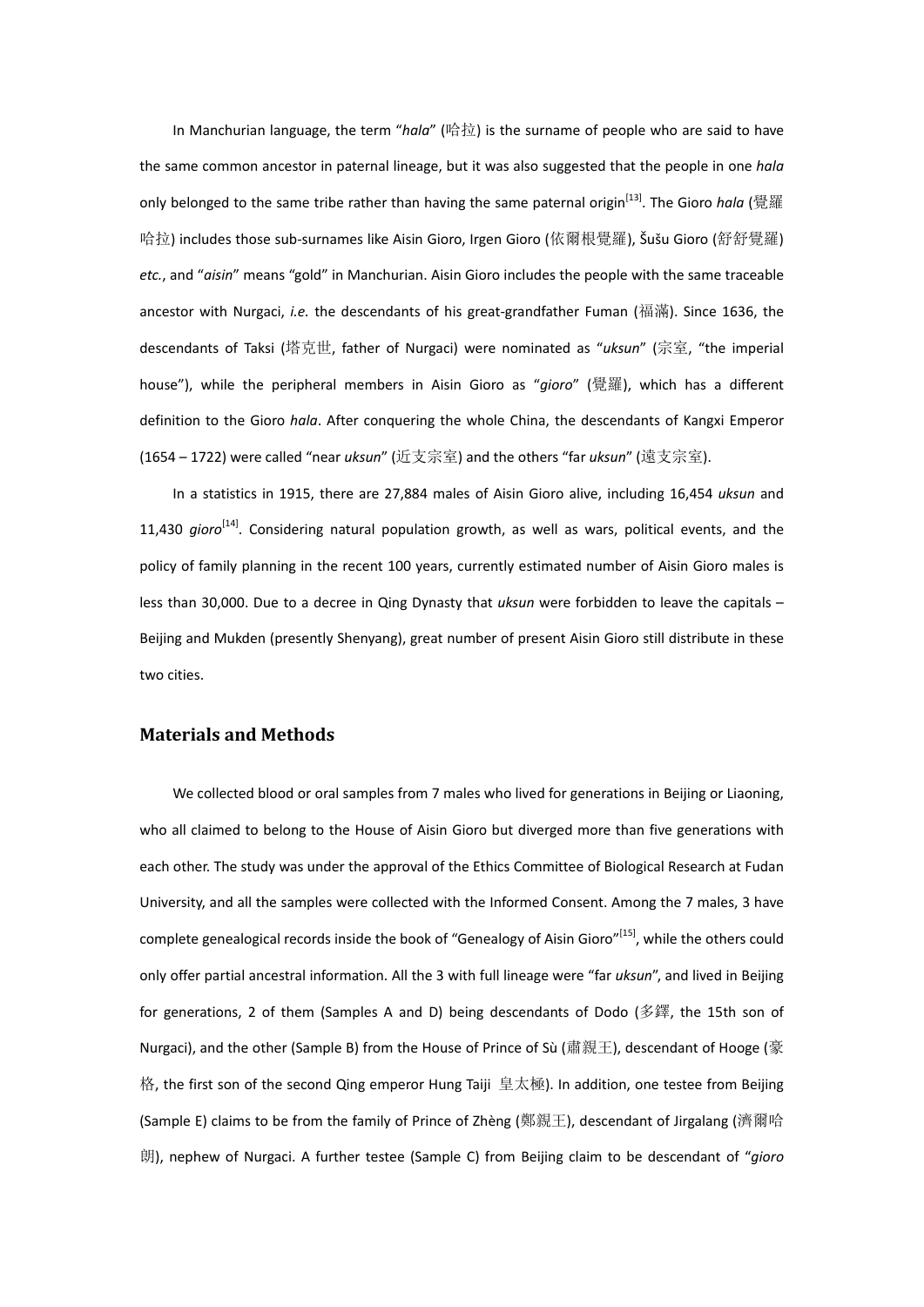Langkio" (覺羅郎球), who is possibly the great-grandson of Soocangga (索長阿), the third son of Fuman. The other two testees are from Liaoning Province, one from Jinzhou (錦州) (Sample F) also claimed descendant of Dodo, and the other (Sample G, without knowing his ancestors' names) from Benxi (本溪). In order to avoid troubles or loss of reputations of the testees and their close relatives, we do not reveal all the testees' names as well as the information of their near ancestry.

We extracted DNA of all these samples and amplified 17 Y-STRs (DYS19, DYS389I/II, DYS390, DYS391, DYS392, DYS393, DYS437, DYS438, DYS439, DYS448, DYS456, DYS458, DYS635, Y‐GATA H4, DYS385a/b) using Y‐Filer kit (Life Technologies, CA, USA). For those samples that 17‐STRs fell into the range of Haplogroup C, we genotyped 7 following SNPs using Sanger sequencing: M217, F1396, F3535, F3273, F5483/SK1074, M546, and M401 to determine their fine phylogeny (see Table 1). Network of C3 samples from this study and compared samples were drawn using Network 4.6.1.2 (Fluxus) with Median Joining algorithm $^{[16]}$ .

| Table 1 | Tested SNPs |
|---------|-------------|
|---------|-------------|

| <b>SNP</b>        | Position (hg19) Mutation |        | Forward primer               | Reverse primer               |
|-------------------|--------------------------|--------|------------------------------|------------------------------|
| M <sub>2</sub> 17 | 15437333                 | A > C  | ccagtatctccaaaatcctctcgta    | cgtaagcatttgataaagctgctgt    |
| F1396             | 8746611                  | C>T    | cacacccctcttgtgtcacagca      | acctgcctgtgtgcagtctttcta     |
| F3535             | 23768635                 | G>T    | tcaccaggttgtatcctcacctgt     | agaaccacacagcctcatgagctg     |
| F3273/M504        | 21888793                 | T>C    | cttttgataaaagtatcatgtgttcagt | cacaatgtagttgaaaattgaagttgta |
| M546              | 19060966                 | C > A  | ccttgtaaaagccaagctgccctt     | ttaggttttacaatagtgatgctattct |
| M401              | 2745569                  | TG ins | gctggtctcaaacttctgaccttg     | gctggtctcaaacttctgaccttg     |
| F5483/SK1074      | 19086774                 | T>A    | aaagtctgccattatgatgatatagttc | cttcaagtatacgtgaaggctaaatg   |

#### **Results**

Among the 17-STR results of all the 7 testees,  $3(A - a$  descendant of Dodo,  $B -$  descendant of Hooge, C – descendant of Langkio by oral history, see Fig. 1) showed similar results, with only one or two steps of Y‐STR mutations among each other (Table 2, Fig. 2), while the others have at least 6 steps to them and among each other, which excludes the possibility that they share a common ancestor inside 500 years. By searching published literatures, we found two nearest samples that have two steps of difference with Sample A - one is a Manchu from Xinbin (新賓) County of Liaoning Province<sup>[17]</sup>, the other is from northeastern part of Mongolia<sup>[18]</sup>. We also searched the largest Y-STR dataset, ysearch.org, but could not find any samples so close as 2 steps.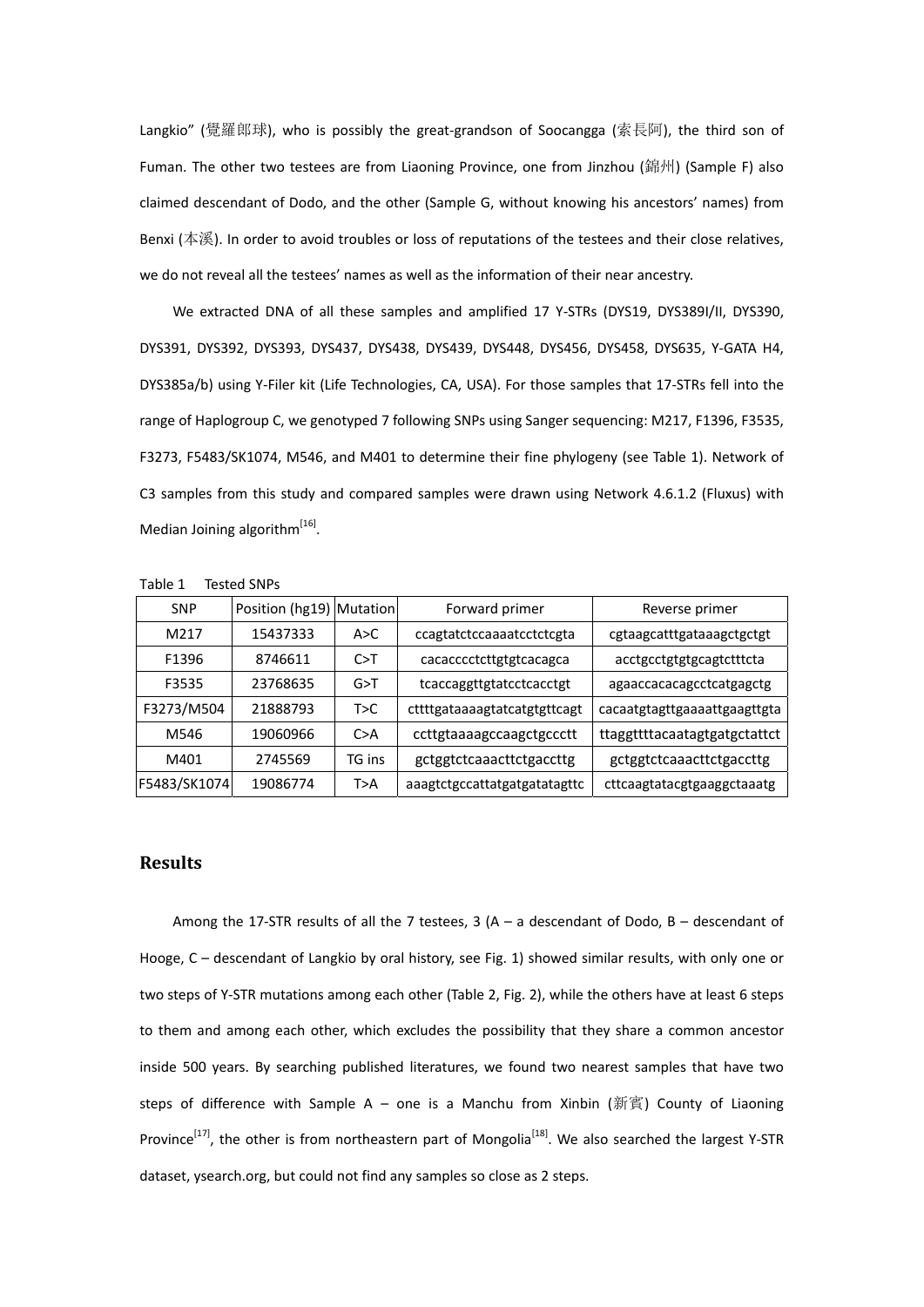

- Fig. 1 1 The genealogy of the three samples (A, B, C) which have close STR results. The genealogy of A and B is fully described, while C has only oral history. Those labeled in bold are emperors of Later Jīn and Qīng Dynasty.
- Tabl e 2 The STR results of the tested samples and those for comparison (B as the central value, and those loci different to B are shaded gray).

| Individual      | Clade     |    | DYS DYS | <b>DYS</b> |    |    |    |    |    |    |    |    |    |    |    | Υ-                                                                   | <b>DYS</b> | <b>DYS</b> |
|-----------------|-----------|----|---------|------------|----|----|----|----|----|----|----|----|----|----|----|----------------------------------------------------------------------|------------|------------|
|                 |           | 19 |         |            |    |    |    |    |    |    |    |    |    |    |    | 3891 389b 390 391 392 393 437 438 439 448 456 458 635 GATA 385a 385b |            |            |
|                 |           |    |         |            |    |    |    |    |    |    |    |    |    |    |    | H4                                                                   |            |            |
| B (Hooge's)     | C-M401    | 15 | 13      | 16         | 24 | 10 | 11 | 14 | 14 | 10 | 11 | 21 | 16 | 19 | 23 | 11                                                                   | 12         | 12         |
| A (Dodo's)      | C-M401    | 15 | 13      | 16         | 24 | 10 | 11 | 14 | 14 | 10 | 11 | 21 | 15 | 19 | 23 | 11                                                                   | 12         | 12         |
| C (Langkio's)   | C-M401    | 15 | 13      | 16         | 24 | 10 | 11 | 14 | 14 | 11 | 11 | 21 | 16 | 19 | 23 | 11                                                                   | 12         | 12         |
| D (Dodo's)      | 0-002611  | 17 | 12      | 17         | 24 | 10 | 13 | 12 | 14 | 10 | 12 | 18 | 13 | 17 | 21 | 13                                                                   | 12         | 18         |
| E (Jirgalang's) | C-M401    | 15 | 13      | 16         | 25 | 10 | 11 | 13 | 14 | 10 | 10 | 22 | 15 | 19 | 21 | 11                                                                   | 12         | 12         |
|                 | ("star    |    |         |            |    |    |    |    |    |    |    |    |    |    |    |                                                                      |            |            |
|                 | cluster") |    |         |            |    |    |    |    |    |    |    |    |    |    |    |                                                                      |            |            |
| F (Jinzhou)     | O-M176    | 15 | 14      | 16         | 22 | 10 | 13 | 13 | 14 | 13 | 11 | 18 | 17 | 18 | 21 | 12                                                                   | 10         | 20         |
| G (Benxi)       | C-F1144   | 15 | 14      | 16         | 24 | 10 | 11 | 14 | 14 | 11 | 11 | 20 | 15 | 16 | 21 | 12                                                                   | 11         | 20         |
| Ht188 (Xinbin   |           | 15 | 13      | 16         | 24 | 10 | 11 | 14 | 14 | 10 | 11 | 21 | 15 | 18 | 24 | 11                                                                   | 12         | 12         |
| Manchu)         |           |    |         |            |    |    |    |    |    |    |    |    |    |    |    |                                                                      |            |            |
| MG3 5           |           | 15 | 13      | 16         | 24 | 10 | 11 | 14 | 14 | 10 | 11 | 22 | 15 | 19 | 24 | 11                                                                   | 12         | 12         |
| (Mongolian)     |           |    |         |            |    |    |    |    |    |    |    |    |    |    |    |                                                                      |            |            |
| Central value   | C-M401    | 16 | 13      | 16         | 25 | 10 | 11 | 13 | 14 | 10 | 10 | 22 | 15 | 18 | 21 | 11                                                                   | 12         | 13         |
| of "star        |           |    |         |            |    |    |    |    |    |    |    |    |    |    |    |                                                                      |            |            |
| cluster"        |           |    |         |            |    |    |    |    |    |    |    |    |    |    |    |                                                                      |            |            |
| Central value   | $C-M48$   | 16 | 13      | 16         | 24 | 9  | 11 | 13 | 14 | 10 | 11 | 20 | 15 | 17 | 23 | 10                                                                   | 12         | 13         |
| of "Manchu      |           |    |         |            |    |    |    |    |    |    |    |    |    |    |    |                                                                      |            |            |
| cluster"        |           |    |         |            |    |    |    |    |    |    |    |    |    |    |    |                                                                      |            |            |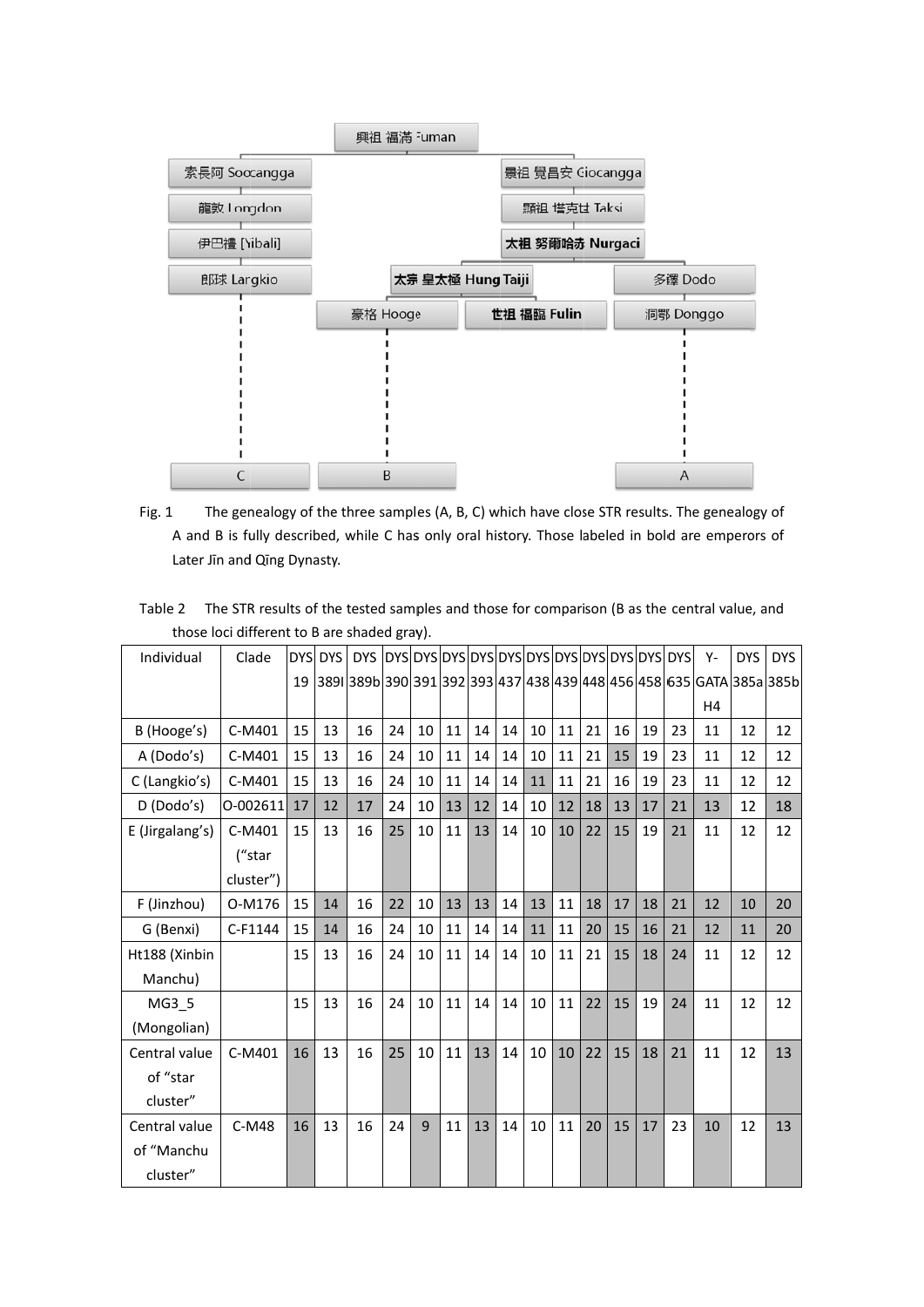

Fig. 2 Network of C3 samples from this study (yellow for concluded Aisin Gioro and green for two others, E and G), as well as two samples (Ht188 and MG3\_5, in gray) and the center value of "star cluster" and "Manchu cluster") for comparison.

Among the 7 tested SNPs, M217 (Haplogroup C3) was well known in numerous literatures; F1396, F3535, and F3273/M504 were discovered from high-throughput sequencing of Y chromosomes of Mongolian and Manchu samples<sup>[19]</sup>; M401 and M546 were found in Mongolian and many related populations, especially the "star cluster", which was suspected to be the clan of Genghis Khan, also belongs to the clade C3b2b1-M401<sup>[18]</sup> (Fig. 3); and F5483/SK1074 from Orochon and Daur samples<sup>[20]</sup>. The samples A, B, and C are genotyped as M217+, F1396+, F3535+, F3273+, M546+, M401+, and F5483‐ ("‐" for ancestral, and "+" for derived), *i.e.*, belong to Haplogroup C3b2b1\*‐M401(xF5483), the same as the "star cluster", despite of 10 steps of difference in 17 STRs between Sample B and the central value of the "star cluster" (Table 2).



Fig. 3 Phylogenetic tree of Haplogroup C concerning the SNPs genotyped in this study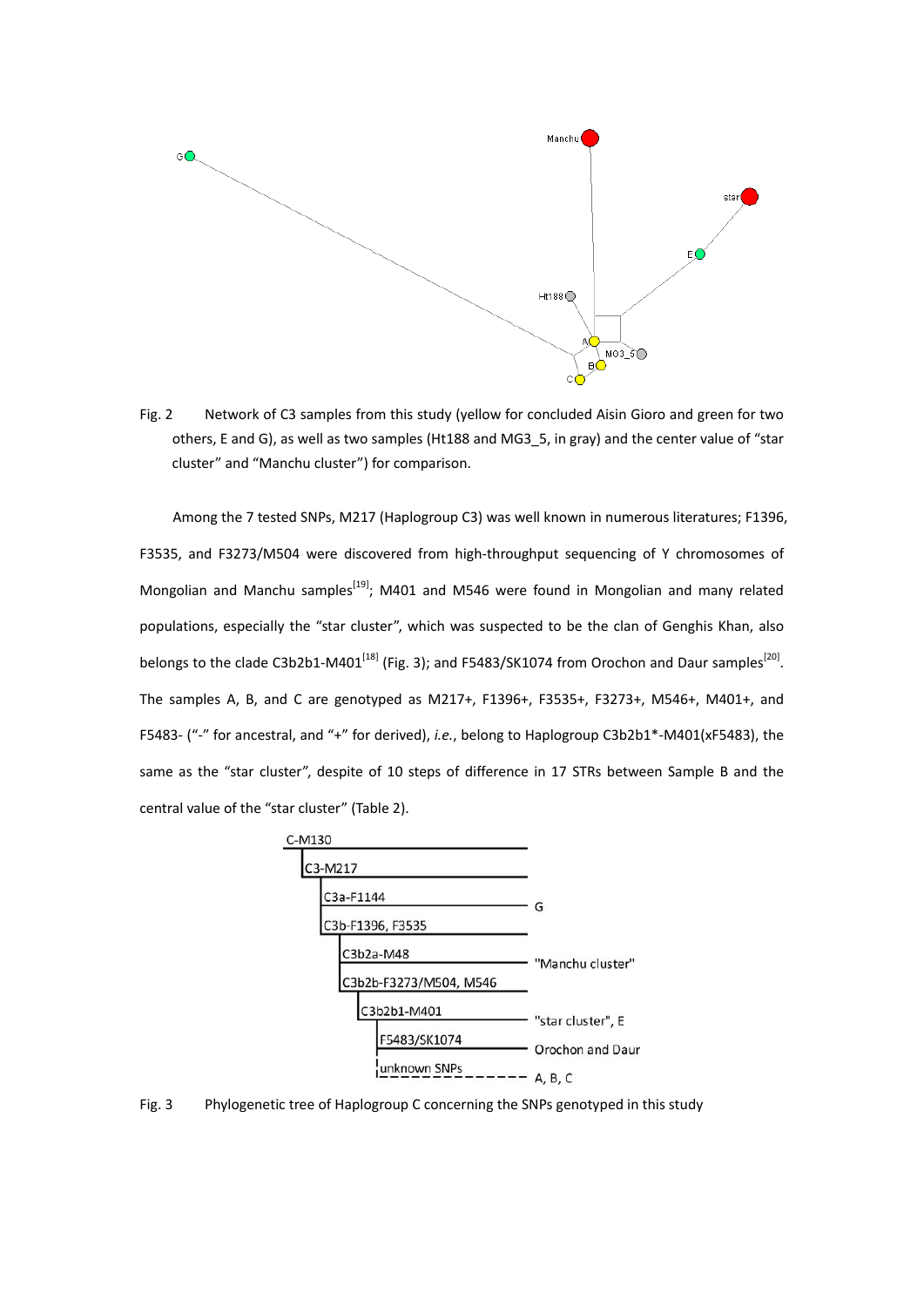# **Discussions**

Although there is large confidence interval for the divergence time estimated using Y‐STRs, and there is still debate about the STR mutation rate (from the "effective mutation rate" of  $6.9\times10^{-4}$  in 25 years, *i.e.* one mutation per 36,231 years<sup>[21]</sup>, to the father-to-son mutation rate of  $3\times10^{-3}$  per generation[22], *i.e.* one mutation per 10,000 years), the calculated age can give a rough image about the divergence time. Using the software NETWORK 4.6.1.2 (Fluxus) with a medium mutation rate of one mutation of 20,000 years for 15 STRs with exceptions of DYS385a/b (since DYS385 loci may recombine with each other and cause complexity in time estimation), we estimated the most recent ancestor of A, B, and C as 666±471 years before present. This time is in accordance with the genealogy (Fuman as the most recent common ancestor, ~ 500 years before present). Adding the Xinbin Manchu sample Ht188, the calculated divergence time becomes 1333±653, longer than Aisin Gioro's history. Therefore, we suggest the Y‐STR combination of the 3 samples be that of Aisin Gioro family.

Since this Y‐STR haplotype is rare in the modern populations, including Han, Manchu and Mongol, and we found the samples nearer than 2 steps to Sample B are only from Aisin Gioro family, therefore when a member in question with less than 2 steps to this haplotype has a great chance that he really belongs to Aisin Gioro. Xinbin County in Liaoning is the location of Hetu Ala (赫圖阿拉) City where Nurgaci arose, and there can be certain amount of Aisin Gioro's relatives (with divergence time of 500 to thousands of years). However, we found only one sample (Ht188) in 231 published Manchu data that is 2 steps of STR difference to Sample A, which means that the Aisin Gioro family is not frequent in a normal Manchu population. However, we still expect to find more individual with this type in Manchu of Beijing and Shenyang. This study also shows that, among those who claim to be Aisin Gioro without a clear genealogy, the chance that one really belongs to Aisin Gioro (in biological sense) is not high.

Understanding of Y chromosomal type of Aisin Gioro will benefit the historical researches about Jurchen, Manchu and Qing Dynasty, and will help to reveal the truth for some rumors. For example, some scholars inside Aisin Gioro claims that Gioro *hala* were descendants of Huīzōng of Sòng Dynasty (宋徽宗, 1082 – 1135), who was captured by the Jurchen Jīn Dynasty and exiled to Northeast China. There is also rumor that Qianlong Emperor is not the biological son of Yongzheng Emperor; although no descendant of Qianlong was included in this study, it can be easily verified in the future.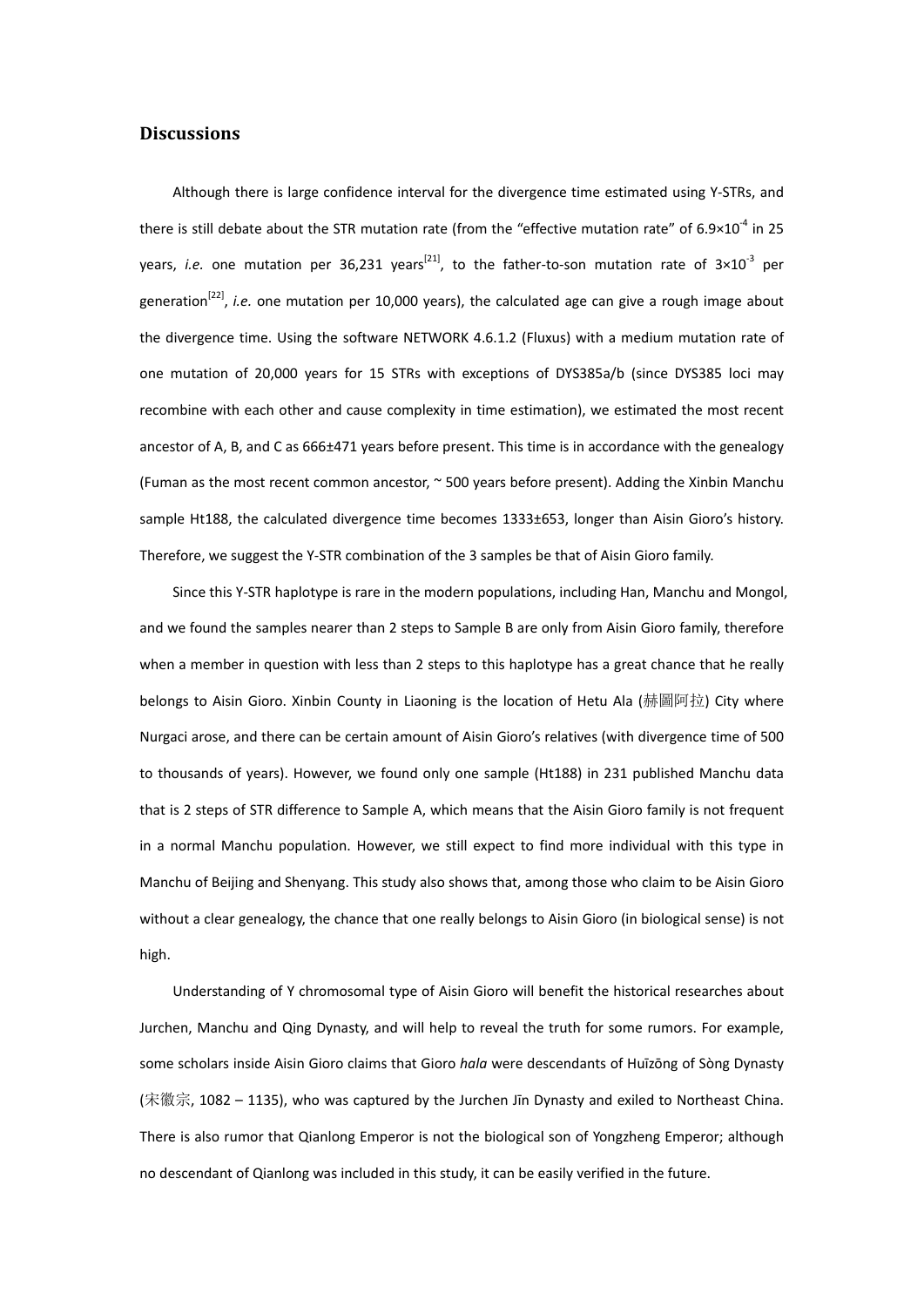It should be noted that during the Chinese history, the father‐son relationship in social law is not equal to that in biological sense. Many adoption events due to sonlessness were recorded in the genealogy of Aisin Gioro; most of the adoption events were between closely related clans, however, adoption from another surname also happened. Therefore it is not proper to judge a social family heredity simply using the biological proofs.

### **References**

- 1 Xue Y L, Wang Q J, Long Q, et al. Human Y Chromosome Base‐Substitution Mutation Rate Measured by Direct Sequencing in a Deep-Rooting Pedigree. Curr Biol, 2009, 19(17): 1453‐1457.
- 2 Ge J Y, Budowle B, Aranda X G, et al. Mutation rates at Y chromosome short tandem repeats in Texas populations. Forensic Sci Int‐Gen, 2009, 3(3): 179‐184.
- 3 Pääbo S, Poinar H, Serre D, et al. Genetic analyses from ancient DNA. Annu Rev Genet, 2004, 38: 645‐679.
- 4 Wang C, Yan S, Hou Z, et al. Present Y chromosomes reveal the ancestry of Emperor CAO Cao of 1800 years ago. J Hum Genet, 2012, 57(3): 216‐218.
- 5 Wang C-C, Yan S, Yao C, et al. Ancient DNA of Emperor CAO Cao's granduncle matches those of his present descendants: a commentary on present Y chromosomes reveal the ancestry of Emperor CAO Cao of 1800 years ago. J Hum Genet, 2013, 58(4): 238‐239.
- 6 Zerjal T, Xue Y L, Bertorelle G, et al. The genetic legacy of the Mongols. Am J Hum Genet, 2003, 72(3): 717‐721.
- 7 Abilev S, Malyarchuk B, Derenko M, et al. The Y‐Chromosome C3\*Star‐Cluster Attributed to Genghis Khan's Descendants Is Present at High Frequency in the Kerey Clan from Kazakhstan. Human Biology, 2012, 84(1): 79‐89.
- 8 Coble M D, Loreille O M, Wadhams M J, et al. Mystery Solved: The Identification of the Two Missing Romanov Children Using DNA Analysis. PLoS One, 2009, 4(3):
- 9 Larmuseau M H D, Delorme P, Germain P, et al. Genetic genealogy reveals true Y haplogroup of House of Bourbon contradicting recent identification of the presumed remains of two French Kings. Eur J Hum Genet, 2014, 22(5): 681‐687.